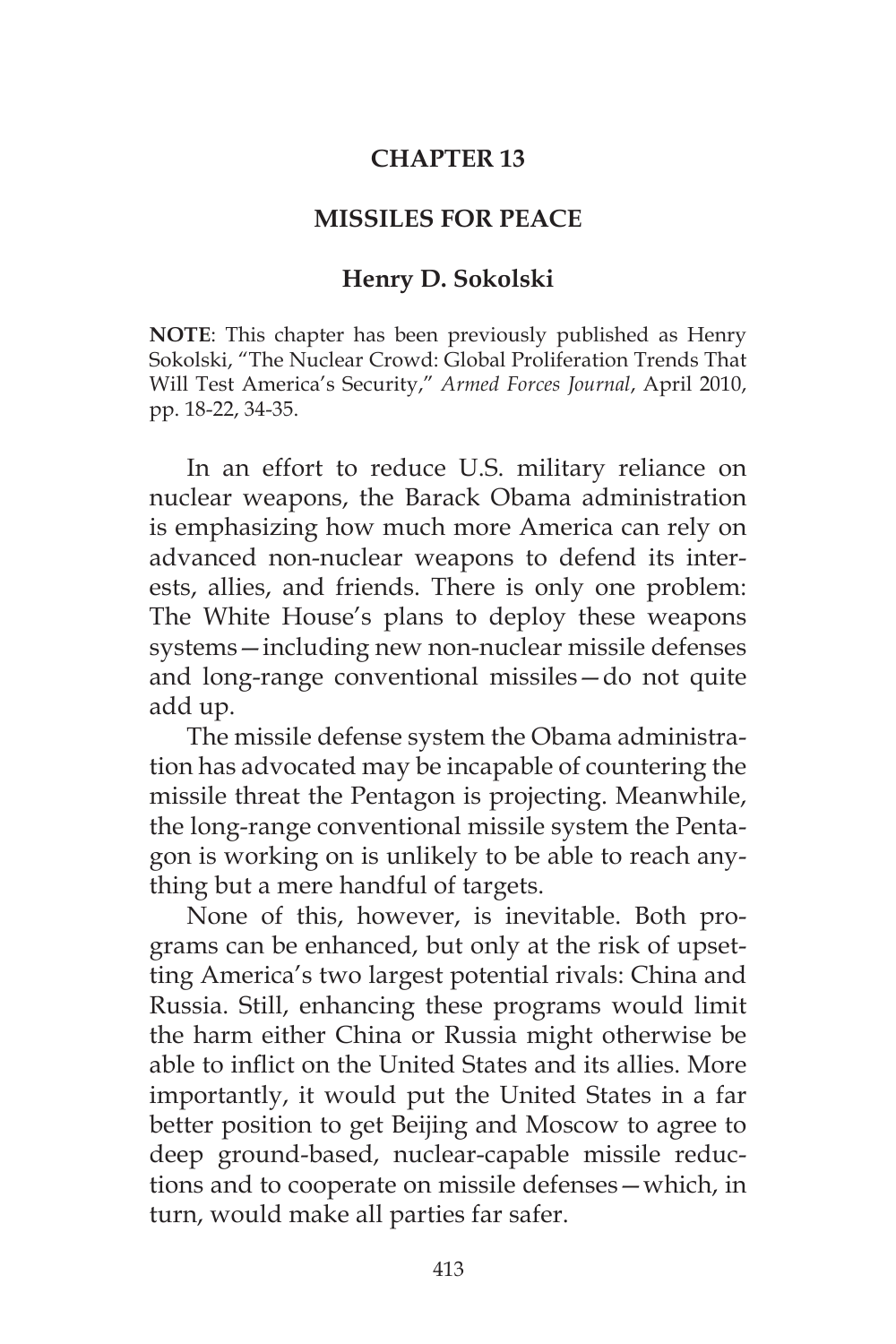This is conceivable if the United States had the right offensive and defensive programs in place. Unfortunately, the United States doesn't yet. Take the administration's missile defense efforts. The Pentagon announced in 2009 that it was deploying the first fully tested version of a system known as the Standard Missile-3 (SM-3) to neutralize Iran's shorter-range rockets. After 2018, the Pentagon says it will begin deploying an entirely new variant to neutralize Iran's intermediate- and intercontinental-range ballistic missiles. U.S. intelligence agencies last fall said Iran was most likely to deploy these sometime after 2020.

This all seemed sound enough until Defense Secretary Robert Gates announced in April 2010 that, with sufficient foreign assistance, Iran's longest-range rockets could fly by 2015—5 years earlier than originally projected. Some outside experts have doubted that the much ballyhooed advanced variant of the SM-3—the SM-3 Block II B—could be effective against intercontinental ballistic missiles on any timeline. There has never been any question, though, of the Pentagon being able to field it before 2015. It cannot.

Enter the administration's critics. The fix they are pushing is to ready a two-staged missile defense interceptor derived from the fully tested U.S. homeland defense system currently based in Alaska. This twostage interceptor is what former President George W. Bush promised to deploy in Poland by 2017, but that President Obama unplugged last fall to mollify the Russians. Whether this system could be brought online and made to work before 2015 is open to debate.

Moscow, however, fears this system will be all too effective. It worries that it might be upgraded to intercept Russian missiles aimed at the North Atlantic Treaty Organization (NATO) and the United States. As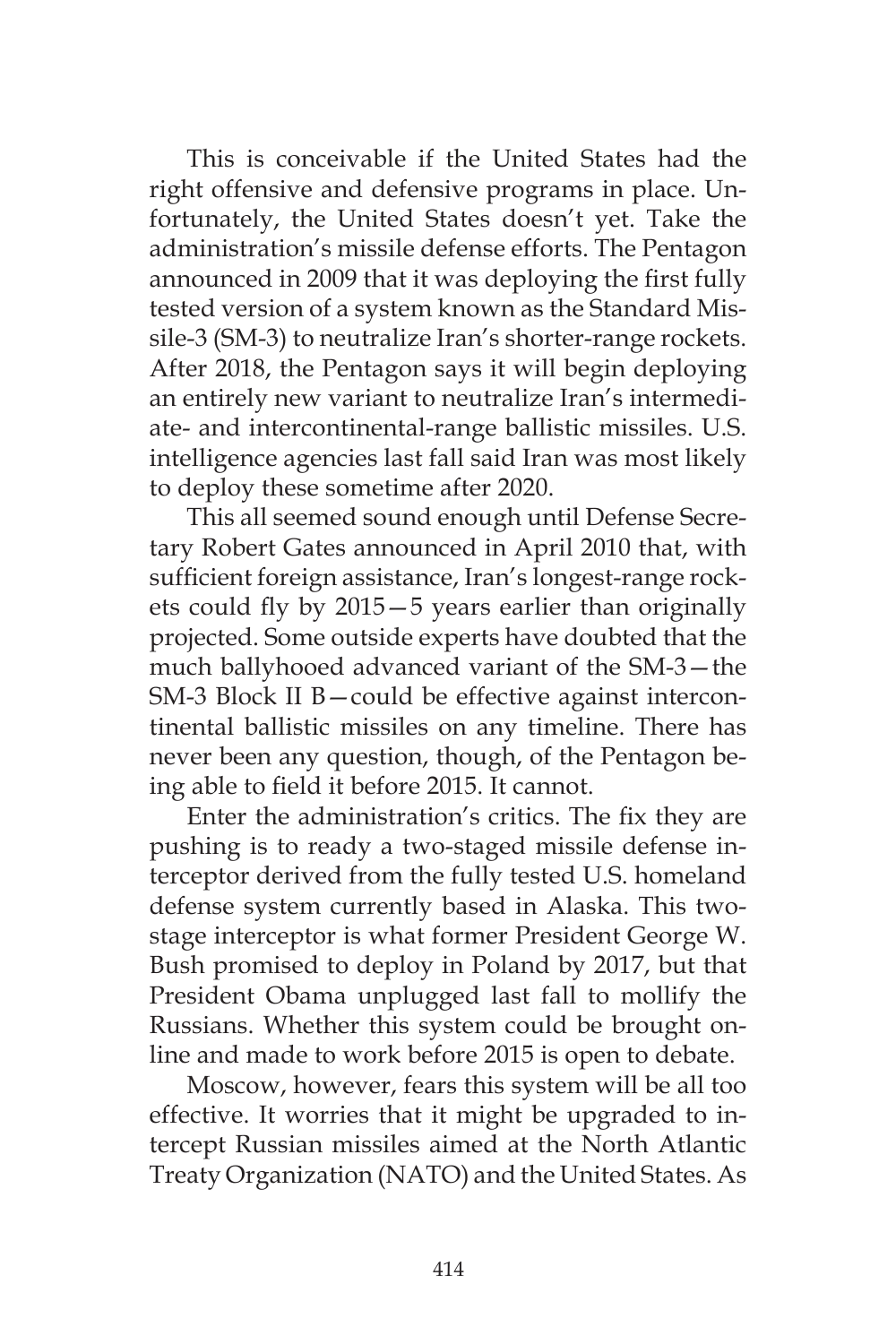extra insurance against this prospect or the possibility of the most robust SM-3 systems being deployed, Russia included language in the New Strategic Arms Reduction Treaty (New START) linking missile defense limits to limits on offensive missiles. Russia's foreign minister insists the New START language gives Russia the right to leave the treaty if the United States increases its missile defense capabilities significantly.

When it seemed clear that Washington would not need to upgrade the current missile defense system extensively until after the New START agreement expires in 2020, Moscow's rhetorical foot-stamping on the link between New START and missile defenses was easy to dismiss. Now, if by 2015 the Iranians field missiles that could reach America, Moscow's threat to leave the treaty would have to be taken more seriously.

In this case, the United States would face two disagreeable choices. It has 30 ground-based missile defense interceptor launchers based in the United States that can knock down a maximum of 15 incoming missiles (assuming two interceptor shots per attacking missile). It is unclear how well this system would work, however, without any ability to target offensive missiles well before they reach the United States (i.e., in midcourse). The SM-3 Block II B is supposed to afford this capability, as was the two-stage interceptor system that Bush promised Poland. Pushing these programs for deployment before 2020, though, would risk upsetting Moscow, which might react by withdrawing from the New START agreement and by fielding more ballistic missile warheads to penetrate U.S. defenses.

The other option would be to hope for the best, blink, and hold off deploying any midcourse defense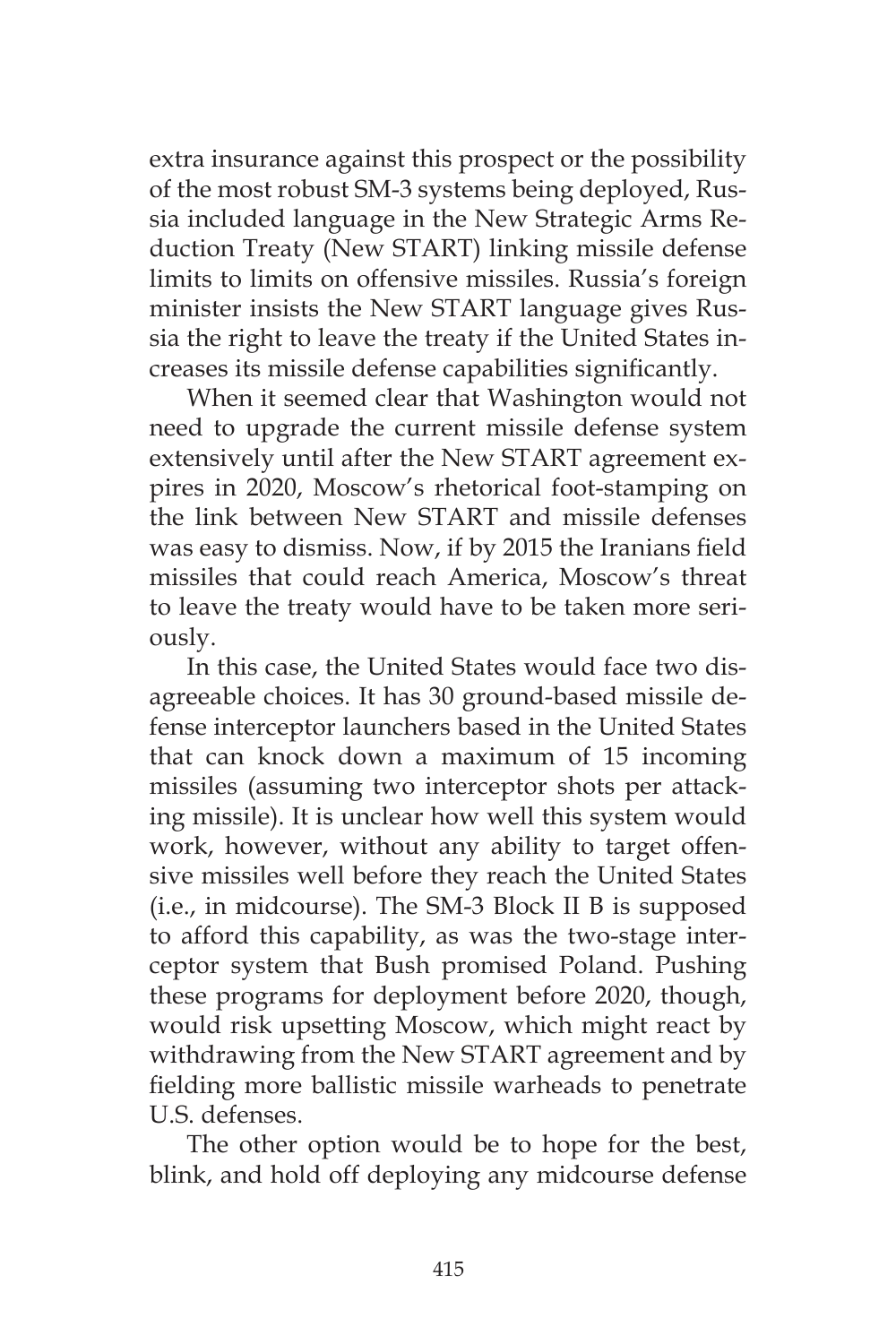capabilities until 2020. A third option—which the White House now hopes it can pull off—is to get Moscow to agree well before 2015 to deeper nuclear ballistic missile and tactical nuclear weapons cuts and to cooperate with the United States in deploying effective missile defenses against Iran. How willing Moscow might be to reach such an agreement, though, given its long list of military grievances against NATO, is unclear.

Meanwhile, Russia is taking no risks: It is developing missiles that fly entirely or mostly in the atmosphere, making them far more difficult for U.S. missile defenses to neutralize.

## **THE CHINESE THREAT**

Meanwhile, there is another missile threat on the horizon—that of highly precise, ground-based Chinese intermediate-range, conventionally armed missiles. This threat is one that the United States will need to address no matter what it is able to negotiate with Moscow. Now under development, these Chinese medium-range land-based ballistic and cruise missiles threaten to target U.S. aircraft carrier task forces operating in the Pacific, the Indian Ocean, and the Persian Gulf. The current generation of Chinese missiles already can strike many of our fixed bases and those of our allies and friends in these regions (e.g., Taiwan, Okinawa, and Guam).

This missile threat helps explain why the U.S. Navy is so gung-ho on hosting missile defenses on its *Aegis* cruisers. The Navy, though, is under no illusion: The Chinese already are deploying far more missiles than the United States or its allies have missile defenses. Certainly, in the near term, it will be far cheaper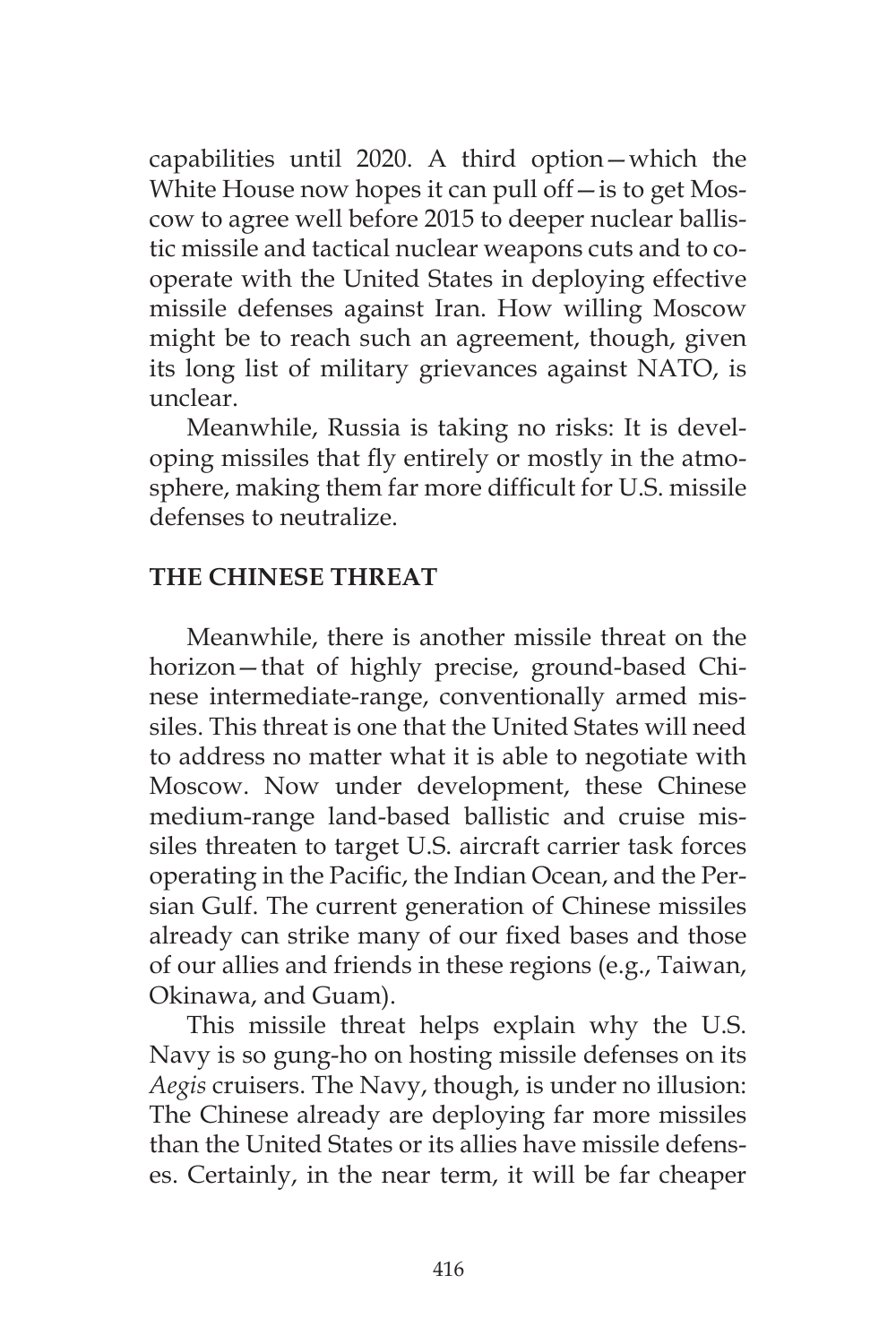and easier for the Chinese to produce more offensive ground-based missiles and the Russians to put more nuclear warheads on their large, ground-based ballistic missiles than it will be for the United States to keep building missile defenses to knock them down.

With the production of enough SM-3 interceptors (i.e., thousands), the costs of our missile defenses could drop below that of offensive missile systems, but this would require a good number of America's allies buying large numbers of SM-3 systems. Alternatively, some technical breakthroughs might be made that would enable much smaller, drone-delivered, boost-phase interceptor systems to knock rockets out before they left the atmosphere. In either case, this will take time.

Bottom line: Unless the United States can give Iran, China, and Russia a clear military incentive now to stop building and relying so heavily on offensive ground-launched missiles for their security, Washington risks falling behind a large strategic eight ball. An additional given is that Washington will have to deploy more advanced missile defenses to deal with increasing numbers of ground-based Chinese conventional long-range missiles and Russian nuclear ballistic warheads. This is the case with the Chinese land-based conventional missile threat, even if Obama somehow eliminated all nuclear weapons. Given the current costs of missile defenses, trying to pressure China and Russia not to increase their land-based missile capabilities by simply threatening them with a major U.S. missile defense effort alone, though, is as unlikely to work as the attempt to pressure the Soviet Union in the 1980s was. Something else will be needed.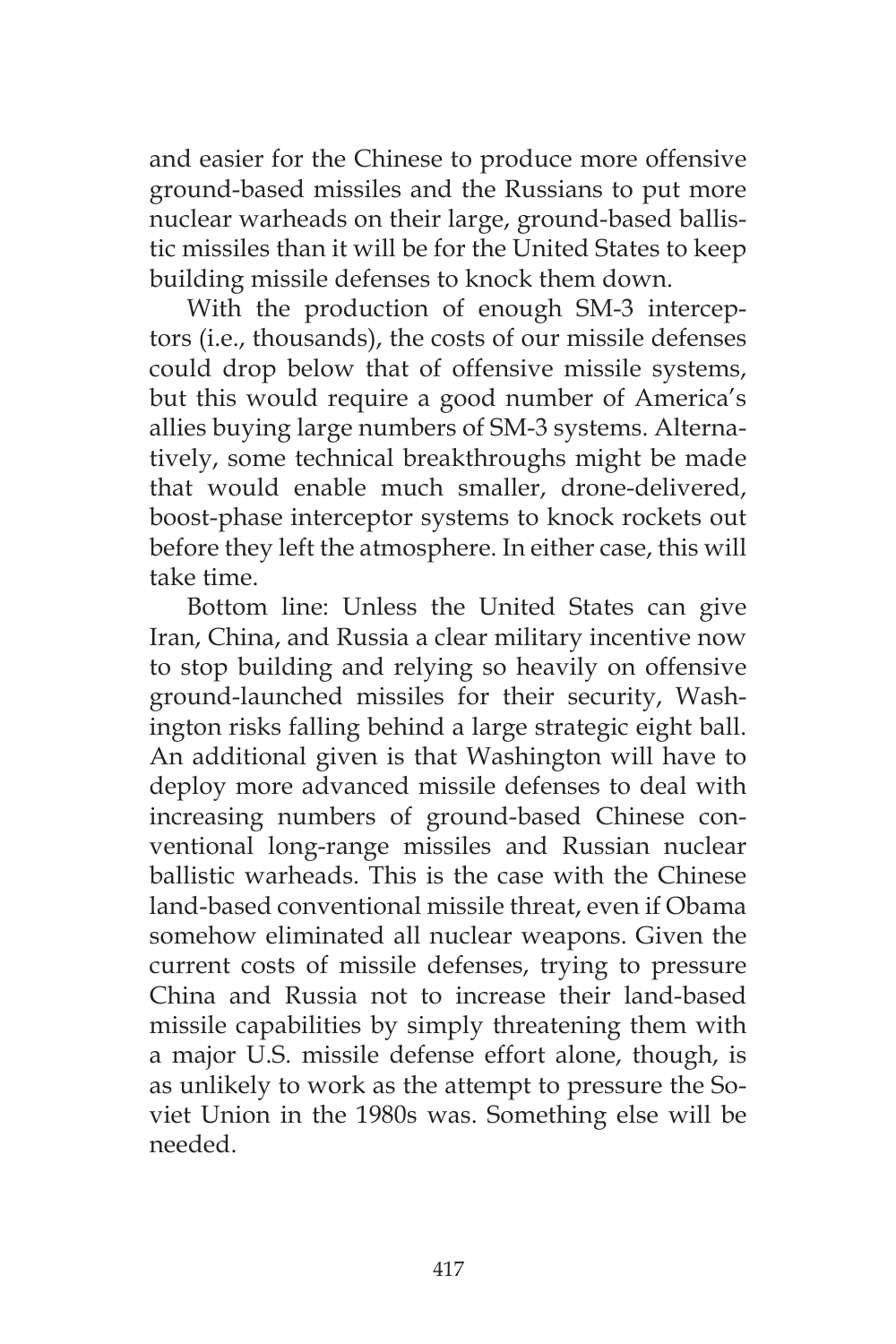## **LONG-RANGE STRIKE**

One idea that has support in Washington is to develop our own fleet of fast-flying, conventional, medium- and long-range strike weapons to put Russia and China's growing land-based nuclear and conventional missile fleets at risk. A clear incentive to do so is that the Russians and Chinese are worried that the United States might. Here, they have cause: China and Russia are investing in long-range missiles to threaten U.S. and allied targets. Moscow and Beijing are fearful that if the United States deployed a fleet of accurate, landbased, fast-flying, conventional missiles of its own, Washington could threaten a vast number of key Chinese and Russian fixed military command and support targets (e.g., above ground radars, storage sites, etc.). Worse, these countries fear the United States might even be able to threaten their ground-based missile forces from their garrisons over key fixed Chinese and Russian transit choke points—i.e., select mobile missile rail lines and assigned mobile missile roads, preassigned launch sites, bridges, and tunnels.

Could the United States develop such a weapon system? It nearly did. In the second term of the Bush administration, the Pentagon developed and tested a conventional front end employing metal rods ("Rods from God") that could be mounted on existing U.S. land-based ballistic missiles or on submarine-based ballistic missiles. In 2005, the Pentagon's Defense Science Board determined that highly precise, non-nuclear front ends could be substituted for the nuclear warheads on 50 existing land-based U.S. nuclear-armed rockets for about \$900 million dollars. The board determined that retrofitting these front ends could be completed in a matter of months.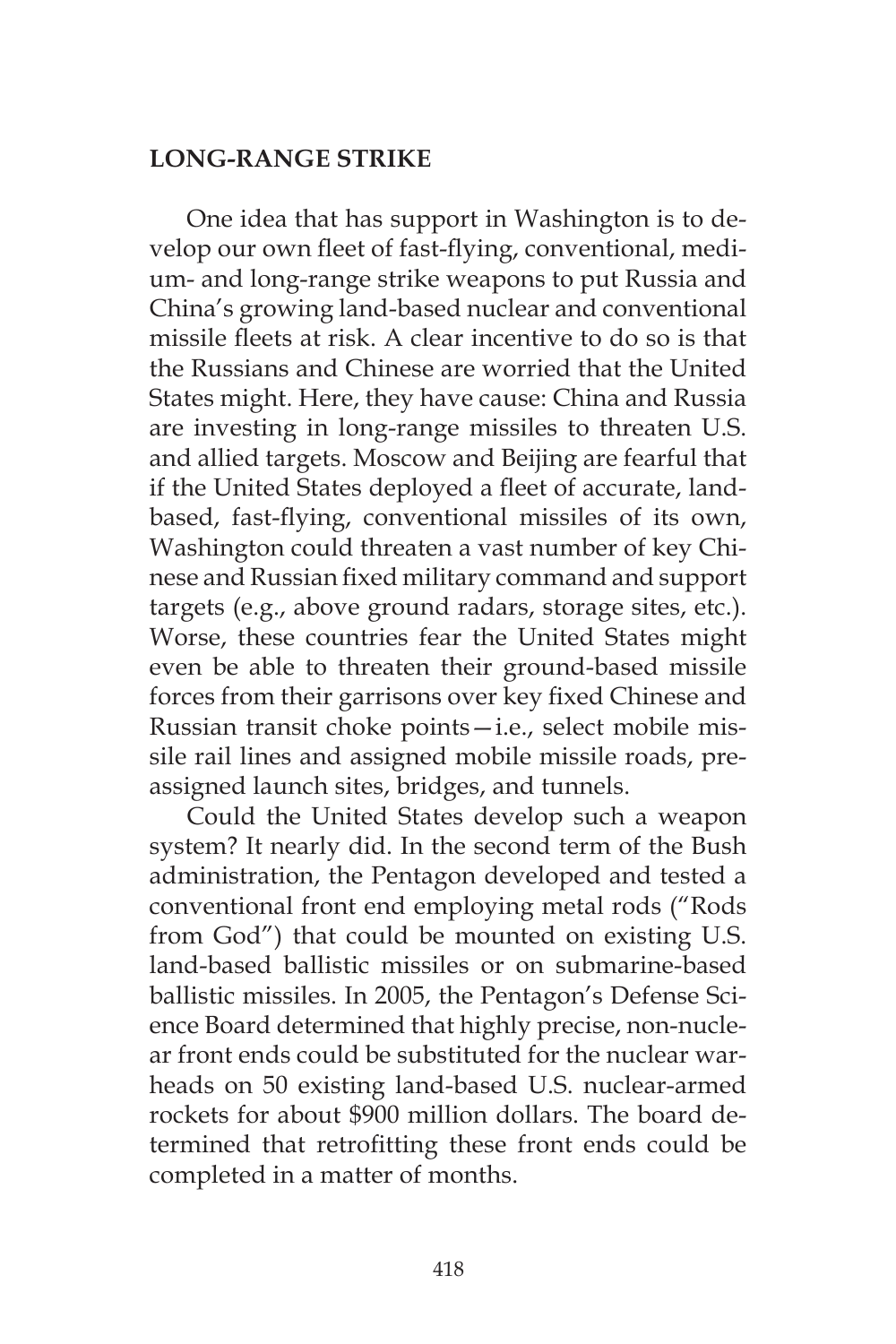What makes this earlier non-nuclear ballistic missile proposal intriguing is that the Obama administration is now sold on a concept that is somewhat similar. In 2010, Vice President Joe Biden announced the administration's support for a conventional long-range offensive weapon called Prompt Global Strike. This program has several systems under development, but the most prominent one relies on an exotic, yet-to-beproven, hypersonic boost glide delivery system kludged onto a long-range ballistic missile. As a result, it is very expensive and technologically risky: The first test flight of the system on April 22, 2010, ended in failure, as did the second test flight on August 11, 2011. Current plans are to deploy only one launcher with one to two missiles for possible reload, but development could take years.

Why is the administration pushing such dicey, sophisticated technology? The short answer is arms control. The proposed Prompt Global Strike system is not truly a ballistic missile. More than half of its flight trajectory varies, much like that of a plane. This, White House officials note, is its key advantage: Because it does not fit the New START agreement's definition for a strategic ballistic missile, the system would not be counted against the treaty's ballistic missile limits. This argument, though, hardly makes sense. For starters, the systems have got to be far cheaper and quicker to go with existing technology, convert deployed U.S. nuclear rockets, and make them conventional—rather than try to crash-develop a hypersonic boost glide vehicle front end. Second, given that the Obama administration is currently interested in deploying only a few of these systems, it hardly matters whether they are counted against New START limits or not.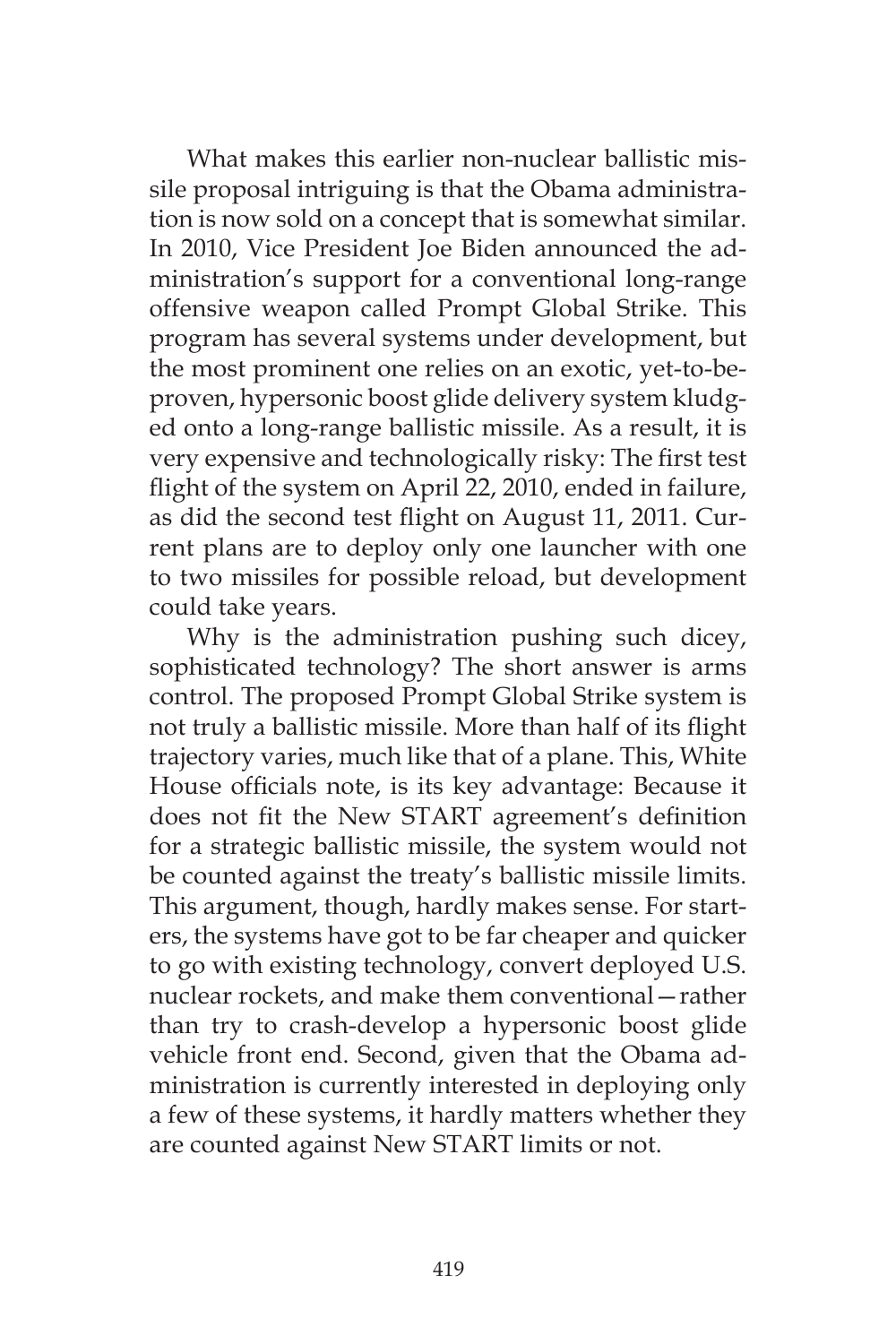Finally, if the Pentagon is worried about keeping U.S. nuclear warhead deployment numbers up, it could accomplish this simply by taking whatever nuclear warheads it might remove from existing U.S. land-based rockets and uploading them on slowerflying, recallable strategic bombers. Under the New START agreement, nuclear-capable bombers are counted as one nuclear warhead, even if they carry a large number of bombs.

Congressional skeptics and arms control critics, of course, have long worried that the Russians and Chinese might misread any U.S. launch of a conventional ballistic missile as a nuclear strike and react with nuclear rocket strikes of their own. This fear, however, seems misplaced. First, it has to be more destabilizing to continue to threaten China and Russia with nuclear strikes from quick-reaction ballistic missiles based in relatively vulnerable fixed silos in the U.S. Midwest than basing more of our nuclear weapons on slowerflying, recallable, nuclear-capable bombers.

Finally, Russian or Chinese apprehensions about whether proposed U.S. conventional rockets are actually nuclear can be addressed directly: Simply allow Chinese and Russian observers access to U.S. dedicated conventional ballistic-missile bases, give them a chance to send the coordinates of the bases to their militaries, and let them stay on base if they want.

#### **THE X-37B OPTION**

In addition to this conventional ballistic-missile scheme, there is another non-nuclear, long-range, quick-strike option that the United States could pursue. On April 22, 2010, the U.S. Air Force successfully launched an experimental unmanned robotic space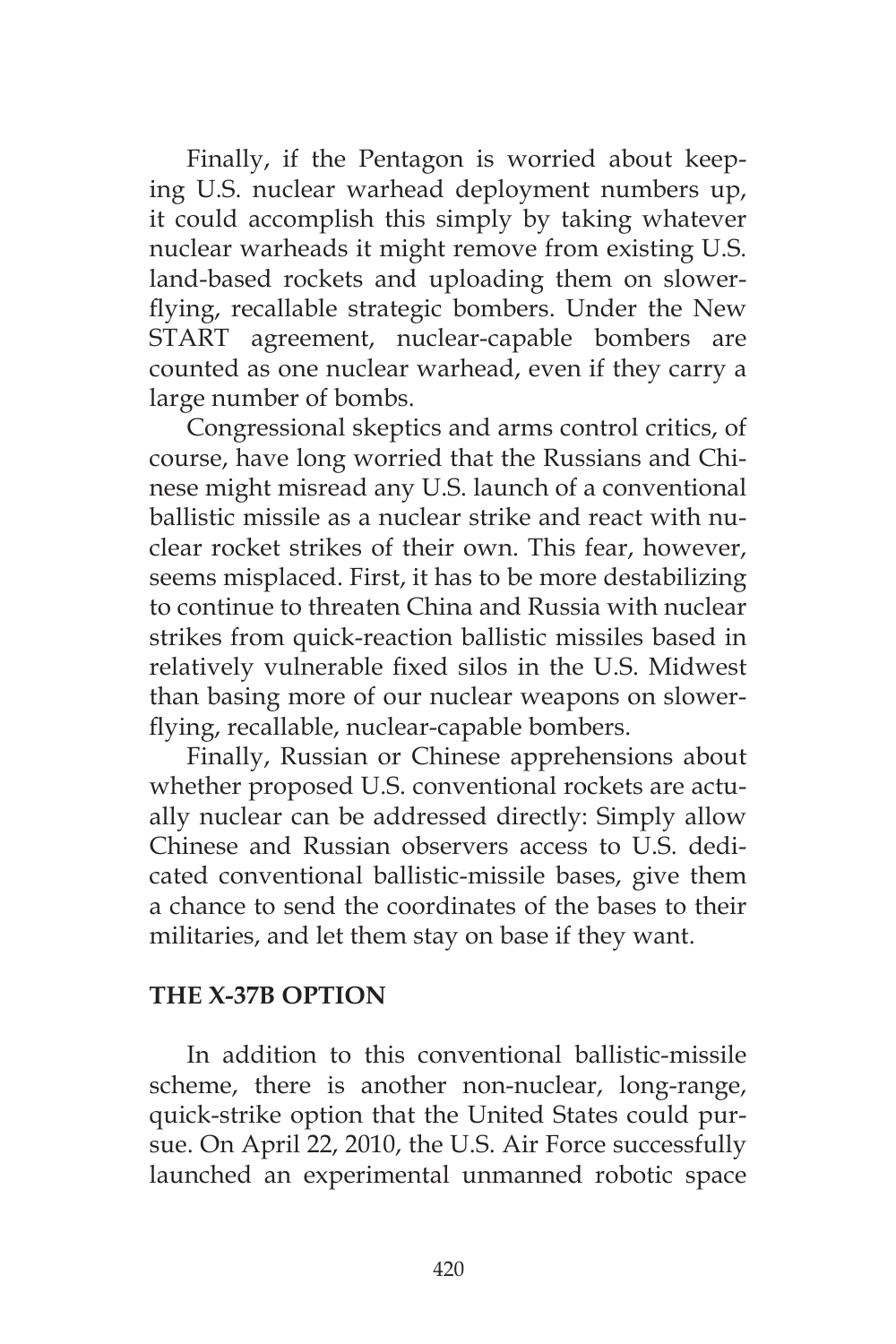plane known as the X-37B. Now orbiting earth, it can stay aloft for up to 9 months and land anywhere it is directed. The Air Force says it was designed to ensure that our war fighters will be provided the capabilities they need. The X-37B could conceivably serve as a quick-alert space surveillance system, an anti-satellite weapon, or a space bomber. Some aerospace experts speculate the United States might fly 10 or more of these systems in space at any one time to accomplish any or all of these missions.

Finally, the United States could augment its efforts to develop medium-range ballistic and cruise missiles that could be launched off ships and planes. It could even hint that it might take up Russia's recent dare to back out of the 1987 Intermediate Nuclear Forces (INF) agreement, which banned all U.S. and Russian ground-launched missiles with ranges between 500 and 5,500 kilometers (km) by threatening to do likewise.

Of course, if the United States were to consolidate the conventional ground-launched strike systems described and the target-acquisition system they require as part of a long-term U.S. conventional deterrence initiative, it would hardly sit well with Russian or Chinese officials. On the other hand, key U.S. and allied military targets are themselves increasingly vulnerable to a first strike from Chinese and Iranian non-nuclear ground-launched missiles and from possible use of Russian and Chinese nuclear missiles. As such, the United States is obliged to do what it can to neutralize these threats.

None of this is at odds with taking a more cooperative approach. If the United States made it clear that it is going to deploy both enhanced non-nuclear offensive and defensive missile systems, it would be certain to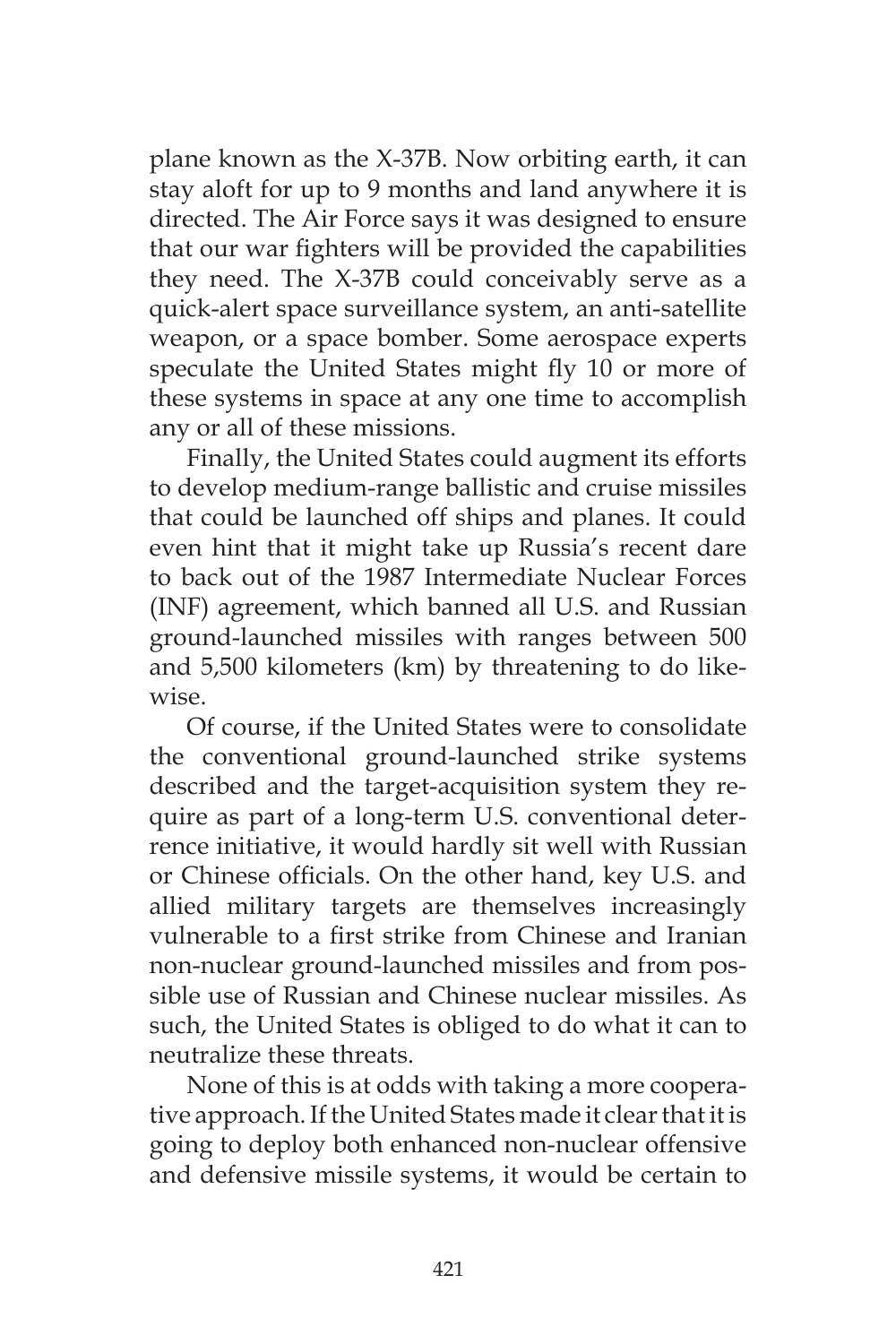get the attention of Moscow and Beijing. Washington might explain that the United States would prefer to place steep limits on the deployment of medium- and long-range ground-launched missiles—whether they are nuclear or non-nuclear. This would approximate the two-track diplomatic approach that proved successful in the 1980s, when the United States deployed intermediate nuclear missiles while negotiating for their elimination. The result was the eradication of an entire class of ground-launched nuclear missile systems under the INF Treaty.

The logical place to begin in this endeavor would be to propose updating and globalizing the INF understanding by making its limits more precise. One could do this by using the missile range-payload limits of the Missile Technology Control Regime (MTCR), which limits the export of missiles and related technology for systems capable of delivering 500 kilograms (kg) (the weight of a crude first-generation nuclear weapon) more than 300 km. The advantages of updating INF and other proposed missile caps using range-payload limits are several. First, Russia and the United States have already given up all ground-based missiles more than 500 km in range. Second, updating this agreement to factor in MTCR limits and extending it to other key nations, such as China, India, Pakistan, and beyond is an endeavor Moscow and Washington could readily cooperate on to their mutual advantage. Third, it would constructively integrate efforts to prevent the further spread of nuclear-capable missile technology to additional states with efforts to eliminate groundlaunched versions where they are currently deployed.

Also, progress on expanding such missile limits could make cooperation on a number of fronts much easier. For starters, the major powers could focus on